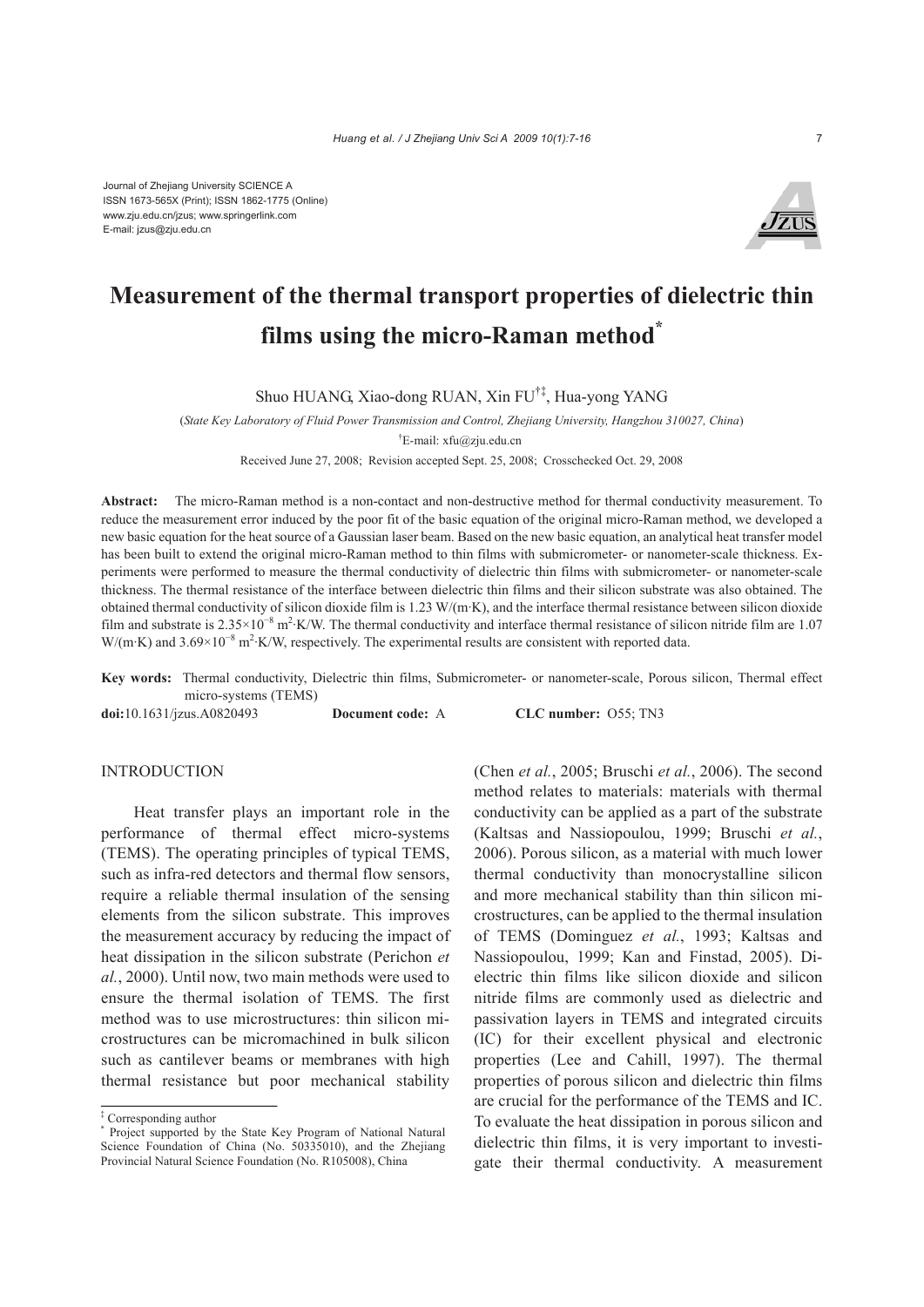method is then required to obtain the thermal conductivity of porous silicon and dielectric thin films.

Several methods for measuring film thermal conductivity have been reported, such as the steady-state method (Zhang and Gridgoropoulos, 1995), the 3ω method (Cahill *et al*., 1994), the photoacoustic method (Swimm, 1983), the thermoreflectance method (Burzo *et al*., 2002; Komarov *et al*., 2003), and the thermal microscopy method (Callard *et al.*, 1999). Both the steady-state and 3ω methods require depositing a metal layer on the measured film, which may risk damaging and changing the properties of the measured film. Photoacoustic and thermal-reflectance methods are non-contact but indirect methods requiring extensive data analysis. The thermal microscopy method uses a probe as a key component but the fabrication process of the probe is very complicated.

Perichon *et al*.(1999) measured the thermal conductivity of porous silicon using the micro-Raman method. They used a new thermal conductivity measurement method with micro-Raman spectroscopy by combining the effect of the temperature-dependent Raman peak shift (Tsu and Hernandez, 1982) with the basic equation of the thermal scanning probe microscopy method (Nonnenmacher and Wickramasinghe, 1992). Because the heat sources in the two methods are different, the basic equation from the thermal scanning probe microscopy method cannot be applied to the micro-Raman method.

To reduce the measurement error induced by the unsuitability of the equation, in this paper, a new basic equation is derived for the heat source of a Gaussian laser beam to express the relationship between the thermal conductivity and the laser-induced local temperature rise. With the new basic equation, experiments were performed to measure the thermal conductivity of porous silicon films.

Furthermore, according to Perichon *et al*.(1999), the micro-Raman method cannot calculate the thermal conductivity of thin films with submicrometeror nanometer-scale thickness, because the thickness of the film sample is required to be larger than the laser beam diameter. The laser beam diameter of the micro-Raman device is from several to tens of micrometers.

To extend the micro-Raman method to the

thermal conductivity measurement of thin films with submicrometer- or nanometer-scale thickness, an analytical heat transfer model was developed based on the new basic equation. The model uses thermal resistance to describe the effects of thin film thickness and thermal conductivity of thin film and substrate. By using the extended micro-Raman method, experiments were performed to measure the thermal conductivity of submicrometer- and nanometer-scale thickness dielectric thin films. The interface thermal resistance between dielectric thin films and silicon substrate was also obtained.

## ANALYSIS OF THE HEAT TRANSFER

Fig.1 shows a Gaussian laser beam irradiating a sample which consists of a substrate and a film of thickness,  $\delta$ . The centre of the laser beam on the film sample surface is taken as the origin of the cylindrical coordinate system (*r*, *z*).



**Fig.1 Film and substrate in cylindrical coordinate** system  $(r, z)$ 

The intensity of the Gaussian laser beam is

$$
I(r) = \frac{2P}{\pi r_0^2} \exp\left(-\frac{2r^2}{r_0^2}\right),\tag{1}
$$

where  $P$  is the power of the laser beam,  $r_0$  is the radius at which the laser beam intensity is  $e^{-2}$  times its maximum value.

# **Heat transfer in thick film induced by a Gaussian laser beam**

Consider a Gaussian laser beam that induces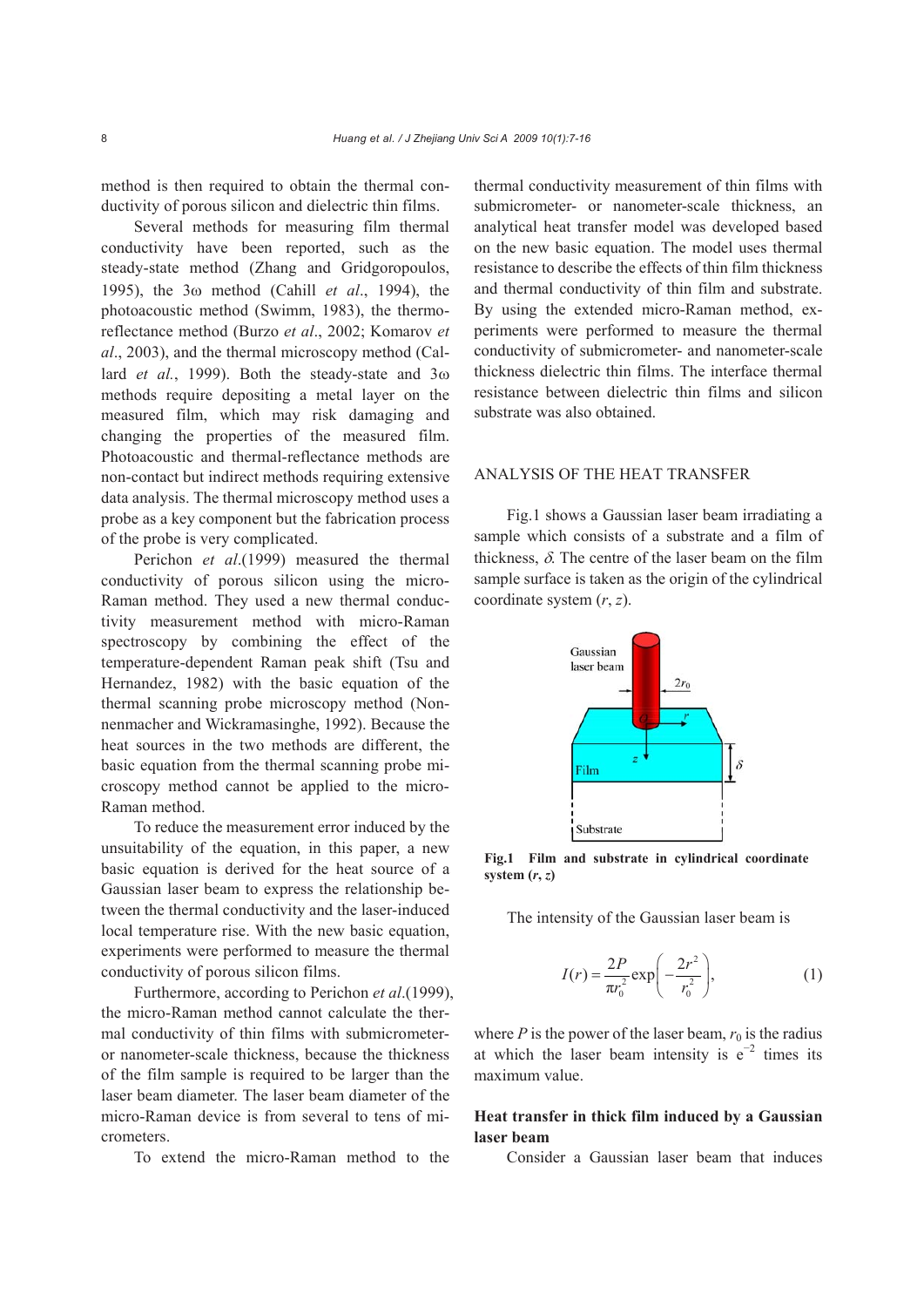shallow heating on a relatively thick film sample, and where the thickness of the film is larger than the diameter of the laser beam. In this approximate analysis, it is assumed that the laser beam power is completely absorbed by the film sample (Perichon *et al.*, 1999), and the heat losses in the air are negligible when the airflow around the film sample remains still. The problem then reduces to the steady-state case of heat flow transfer into a semi-infinite half-space from a circular region on the surface of this half-space. The temperature  $t(r, z)$  in the film sample then satisfies the equation:

$$
\frac{\partial^2 t(r,z)}{\partial r^2} + \frac{1}{r} \frac{\partial t(r,z)}{\partial r} + \frac{\partial^2 t(r,z)}{\partial z^2} = 0.
$$
 (2)

The boundary condition is

$$
\frac{\partial t(r,z)}{\partial z} = f(r) = -\frac{I(r)}{k} = -\frac{2P}{k\pi r_0^2} \exp\left(-\frac{2r^2}{r_0^2}\right),
$$
  
at 0 < r < r\_0, z=0, (3)

where  $k$  is the thermal conductivity of the film sample. It is assumed that as  $(r^2+z^2)^{1/2} \rightarrow \infty$ ,  $t(r, z) \rightarrow 0$ .

By taking the Hankel transform of order zero, Eq. $(2)$  turns to

$$
\frac{d^2T(\lambda, z)}{dz} - \lambda^2 T(\lambda, z) = 0,
$$
 (4)

where  $T(\lambda, z)$  is the Hankel transform of  $t(r, z)$ .

The boundary condition turns to

$$
\frac{\partial T(\lambda, z)}{\partial z} = F(\lambda) = -\frac{P}{2\pi k} \exp\left(-\frac{r_0^2 \lambda^2}{8}\right), \text{ at } z=0, (5)
$$

$$
\lim_{z \to \infty} T(\lambda, z) = 0,
$$
(6)

where  $F(\lambda)$  is the Hankel transform of  $f(r)$ . The solution of Eq.(4) is

$$
T(\lambda, z) = A(\lambda) \exp(\lambda z) + B(\lambda) \exp(-\lambda z). \tag{7}
$$

With Eqs.(5) and (6), then

$$
A(\lambda) = 0,\tag{8}
$$

$$
B(\lambda) = -\frac{1}{\lambda} F(\lambda).
$$
 (9)

By taking the inverse Hankel transform, the temperature of the film sample surface is

$$
t(r,0) = \frac{P}{2\pi k} \int_0^\infty J_0(\lambda r) \exp\left(-\frac{r_0^2 \lambda^2}{8}\right) d\lambda, \tag{10}
$$

where  $J_0(\lambda r)$  is the zero order Bessel function.

The average temperature of the film sample surface is

$$
\hat{t} = \frac{1}{\pi r_0^2} \int_0^{r_0} t(r, 0) 2\pi r dr
$$
\n
$$
= \frac{P}{\pi r_0^2 k} \int_0^{r_0} \left[ \int_0^{\infty} J_0(\lambda r) \exp\left(-\frac{r_0^2 \lambda^2}{8}\right) d\lambda \right] r dr
$$
\n
$$
= \frac{\left[I_0(1) + I_1(1)\right] P}{\sqrt{2\pi} e r_0 k},
$$
\n(11)

where  $I_0(x)$  is the zero order and  $I_1(x)$  is the first order modified Bessel function of the first kind.

So for the case of Gaussian laser beam irradiation, the thermal conductivity of the film sample can be expressed as

$$
k = \frac{[I_0(1) + I_1(1)]P}{\sqrt{2\pi}er_0\hat{t}}.\tag{12}
$$

For the micro-Raman method,  $\hat{t}$  is the temperature rise induced by laser irradiation. Eq.(12) is the new basic equation for the micro-Raman method. The new basic equation can be applied to obtain the thermal conductivity of film with a thickness greater than the laser beam diameter. To obtain the thermal conductivity of film with the thickness of submicrometer- or nanometer-scale, however, the effects of thin film thickness and thermal conductivity of the substrate need to be taken into account.

## **Heat transfer in thin film induced by a Gaussian laser beam**

Consider a sample that consists of a thick substrate with a relatively thin film. The thickness of the film is of submicrometer- or nanometer-scale. When focusing the Gaussian laser beam on the sample, the generated heat flux transfers not only within the film, but also across the film/substrate interface into the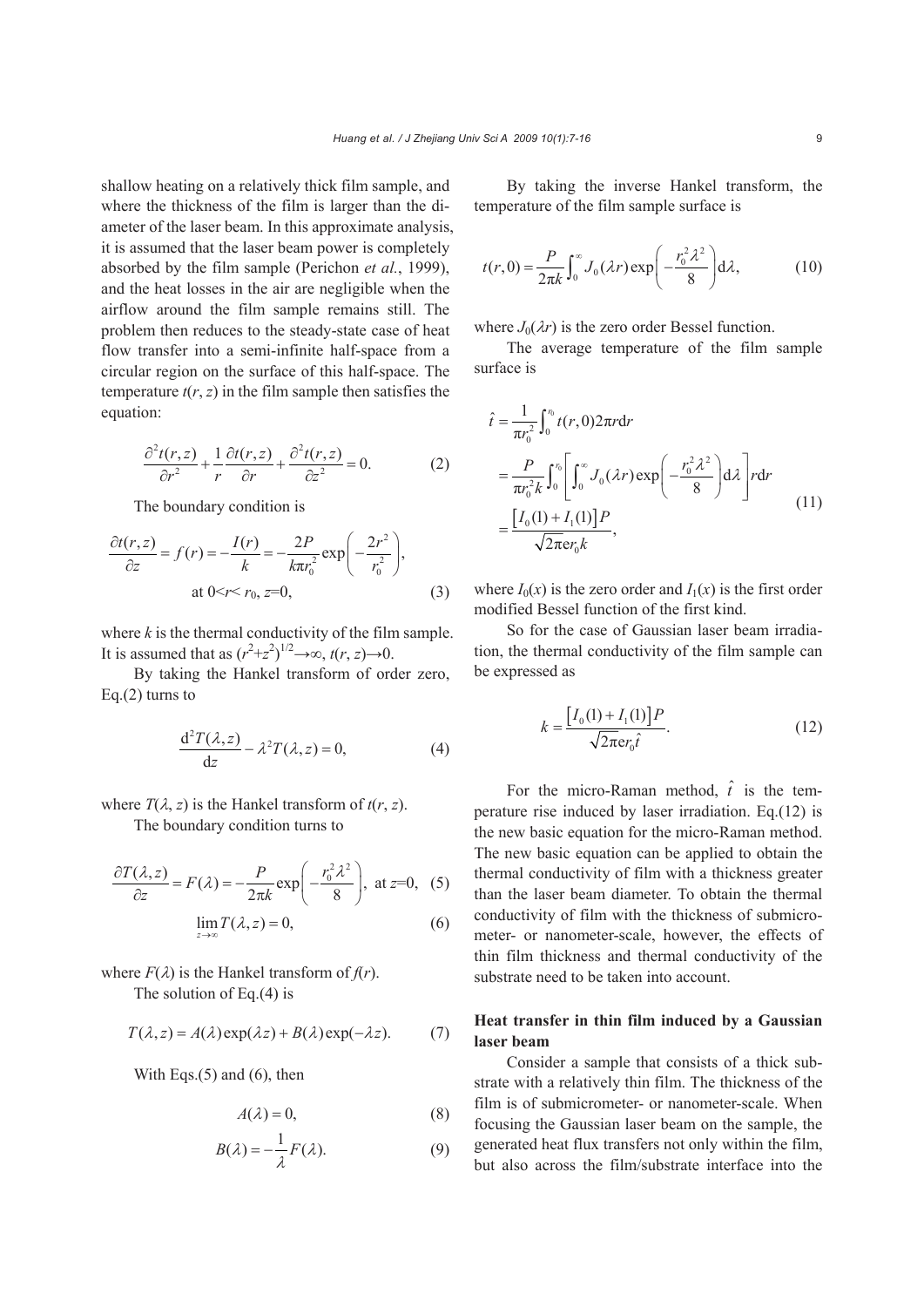substrate. So when applying Eq.(12) to this sample, the obtained thermal conductivity is not the film thermal conductivity, but the apparent thermal conductivity of the sample:

$$
k_{\rm app} = \frac{\left[I_0(1) + I_1(1)\right]P}{\sqrt{2\pi}\mathbf{e}r_0\hat{t}}.\tag{13}
$$

Actually,  $k_{app}$  indicates a general thermal characteristic that consists of the thermal characteristics of the film, the substrate and their interface. To obtain the film effective thermal conductivity, *k*eff, the relationship between  $k_{\text{app}}$  and  $k_{\text{eff}}$  needs to be determined.

The sample, consisting of a thin film and substrate, is at first treated as a whole. Assuming that the whole thickness of the sample is much greater than the laser beam diameter, the heat transfer process of laser irradiation of the sample can be simplified as a heat flux transfer within a semi-infinite half-space from a circular region on the surface of this half-space. The thermal conductivity of the half-space is uniform. In this case, the thermal resistance is

$$
R = \frac{\Delta t}{Q} = \frac{\hat{t}}{P} = \frac{I_0(1) + I_1(1)}{\sqrt{2\pi} \mathbf{e} r_0 k_{\text{app}}}.
$$
 (14)

Then, as mentioned above, because the film thickness is of submicrometer- or nanometer-scale, the heat flux transfers in the film and crosses the film/substrate interface into the substrate. Thus, the film thermal conductivity, film thickness, substrate thermal conductivity and interface thermal resistance all have effects on the heat transfer process. Those effects are reflected by the thermal resistance of the sample *R*. Assuming that the film thickness is much less than the substrate thickness (i.e., the substrate is relatively an infinite half-plane), then,

$$
\frac{\partial^2 t_f(r,z)}{\partial r^2} + \frac{1}{r} \frac{\partial t_f(r,z)}{\partial r} + \frac{\partial^2 t_f(r,z)}{\partial z^2} = 0,
$$
 (15)

$$
\frac{\partial^2 t_s(r,z)}{\partial r^2} + \frac{1}{r} \frac{\partial t_s(r,z)}{\partial r} + \frac{\partial^2 t_s(r,z)}{\partial z^2} = 0,
$$
 (16)

where  $t_f(r, z)$  is the temperature in the film and  $t_s(r, z)$ is the temperature in the substrate.

Because of the heat flux continuity,

$$
t_{\rm f}(r, z) = t_{\rm s}(r, z)
$$
, at  $z = \delta$ , (17)

$$
k_{\text{eff}}\frac{\partial t_{\text{f}}(r,z)}{\partial z} = k_{\text{s}}\frac{\partial t_{\text{s}}(r,z)}{\partial z}, \text{ at } z = \delta,
$$
 (18)

where  $k_{\text{eff}}$  is the effective thermal conductivity of the film, comprised of the intrinsic thermal conductivity of the film and the interface thermal resistance, and  $k_s$ is the thermal conductivity of the substrate.

The boundary condition at the film surface is

$$
\frac{\partial t_{\rm f}(r,z)}{\partial z} = f(r) = -\frac{I(r)}{k_{\rm eff}} = -\frac{2P}{k_{\rm eff}\pi r_0^2} \exp\left(-\frac{2r^2}{r_0^2}\right),
$$
  
at 0 < r < r\_0, z=0. (19)

It is assumed that as  $(r^2+z^2)^{1/2} \rightarrow \infty$ ,  $t_s(r, z) \rightarrow 0$ . Then the temperature in the film is

$$
t_{\rm f}(r,z) = \frac{P}{2\pi k_{\rm eff}} \int_0^\infty \left[ \frac{b \exp(-\lambda z) + a \exp[\lambda(z - 2\delta)]}{b - a \exp(-2\lambda \delta)} \right]
$$

$$
\cdot J_0(\lambda r) \exp\left(-\frac{r_0^2 \lambda^2}{8}\right) d\lambda, \tag{20}
$$

where

$$
a = \frac{k_{\text{eff}} - k_{\text{s}}}{2k_{\text{eff}}}, \quad b = \frac{k_{\text{eff}} + k_{\text{s}}}{2k_{\text{eff}}}.
$$

The average temperature of the film surface is

$$
\hat{t} = \frac{1}{\pi r_0^2} \int_0^{r_0} t_f(r, 0) 2\pi r dr,
$$
\n
$$
= \frac{[I_0(1) + I_1(1)]P}{\sqrt{2\pi} \epsilon r_0 k_{\text{eff}}} + \frac{2P}{\pi r_0 k_{\text{eff}}} \sum_{j=1}^{\infty} \left(\frac{a}{b}\right)^j \theta(\alpha_j),
$$
\n(21)

where

$$
\theta(\alpha_j) = \int_0^\infty \frac{\exp(-\alpha_j x - x^2/8) J_1(x)}{x} dx,
$$
  

$$
\alpha_j = \frac{2j\delta}{r_0}.
$$

 $\alpha_j$  is small because the thickness of thin film is much less than the radius of the laser beam.  $exp(-\alpha_i x)$  can be expanded as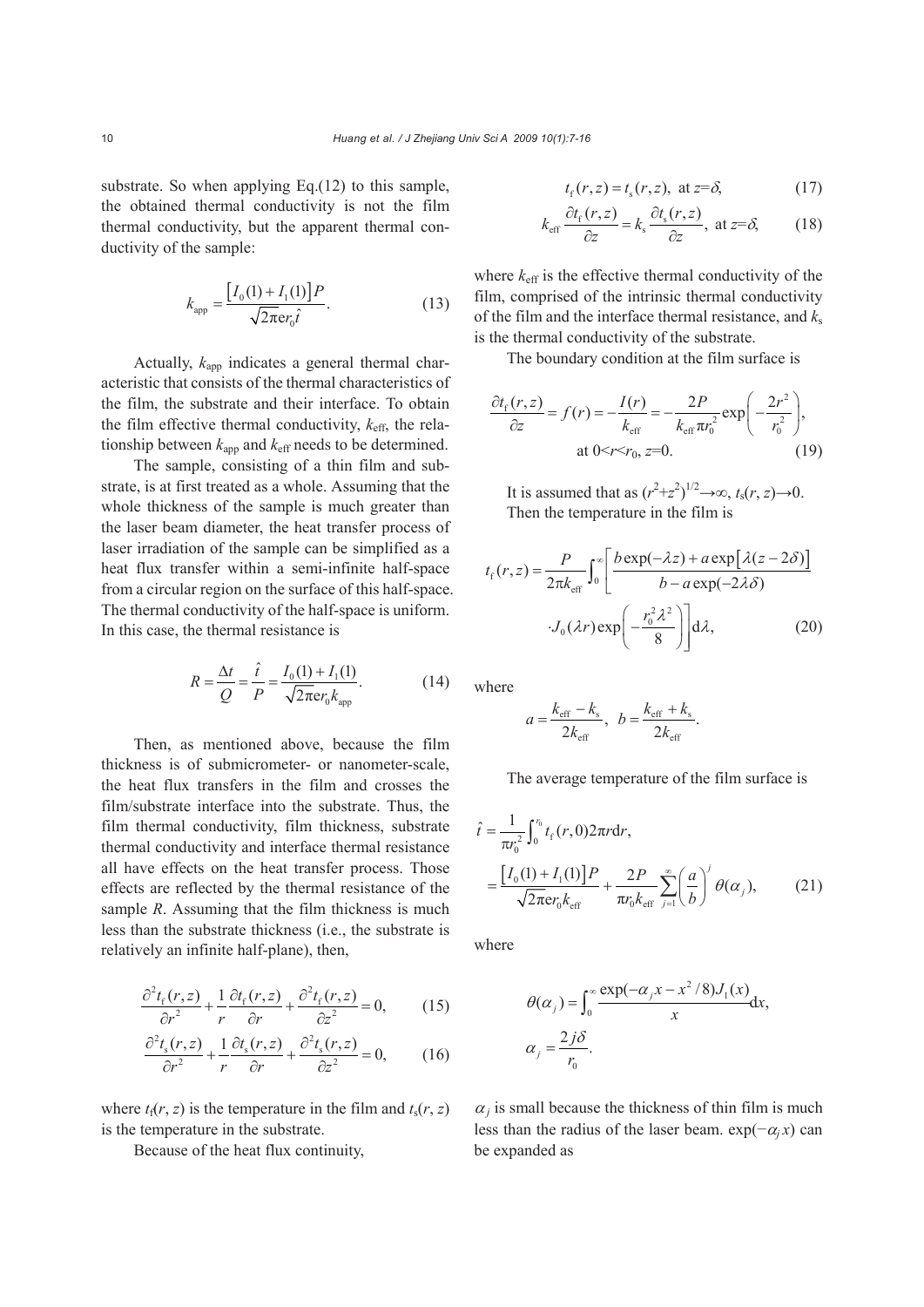$$
\exp(-\alpha_j x) = 1 + \sum_{n=1}^{\infty} \frac{(-\alpha_j x)^n}{n!} \approx 1 - \alpha_j x,
$$

then

$$
\hat{t} = \frac{[I_0(1) + I_1(1)]P}{\sqrt{2\pi}er_0k_s} + \frac{(1 - e^{-2})P}{\pi r_0k_{\text{eff}}} \frac{\delta}{r_0} \left[ 1 - \left(\frac{k_{\text{eff}}}{k_s}\right)^2 \right].
$$
 (22)

The thermal resistance of the sample is given by

$$
R = \frac{\hat{t}}{P} = \frac{I_0(1) + I_1(1)}{\sqrt{2\pi}er_0 k_s} + \frac{1 - e^{-2}}{\pi r_0 k_{\text{eff}}} \frac{\delta}{r_0} \left[ 1 - \left(\frac{k_{\text{eff}}}{k_s}\right)^2 \right].
$$
 (23)

Carslaw and Jaeger (1959) obtained the expression of *R* for the case of a semi-infinite half-space. Dryden (1983) obtained the expression of *R* in terms of  $\delta$ ,  $k_{\text{eff}}$  and  $k_{\text{s}}$  for the case of a film/substrate assembly with  $f(r) = P/[2\pi k_{\text{eff}}r_0(r_0^2 - r^2)^{1/2}]$ . Lambropoulos *et al.*(1989) combined Carslaw and Jaeger's work and Dryden's work to evaluate the thermal conductivity of thin film using a thermal comparator method. However, the measurement uncertainty of the thermal comparator method is up to 100%, mainly because the contact area between the measurement tip and the sample cannot be correctly evaluated, and the  $f(r)$  used by Dryden is not suitable as a thermal comparator.

Combining Eqs.(14) and (23), we obtain

$$
\frac{k_{\rm s}}{k_{\rm app}} = 1 + \sqrt{\frac{2}{\pi}} \frac{e - e^{-1}}{I_0(1) + I_1(1)} \frac{\delta}{r_0} \frac{k_{\rm s}}{k_{\rm eff}} \left[ 1 - \left( \frac{k_{\rm eff}}{k_{\rm s}} \right)^2 \right].
$$
 (24)

If the thermal conductivity of the film is much less than that of the substrate, then Eq.(24) could be simplified as

$$
\frac{k_{\rm s}}{k_{\rm app}} = 1 + \sqrt{\frac{2}{\pi}} \frac{e - e^{-1}}{I_0(1) + I_1(1)} \frac{\delta}{r_0} \frac{k_{\rm s}}{k_{\rm eff}},
$$

or

$$
k_{\rm eff} = \sqrt{\frac{2}{\pi}} \frac{e - e^{-1}}{I_0(1) + I_1(1)} \frac{\delta}{r_0} \frac{k_{\rm s} k_{\rm app}}{k_{\rm s} - k_{\rm app}},
$$
 (25)

which indicates the relationship between  $k_{\text{app}}$  and  $k_{\text{eff}}$ .

Fig.2 indicates that when  $k<sub>eff</sub>$  is one order less than  $k_s$ , it can be assumed that Eq.(25) is equivalent to Eq.(24). For the thickest film considered in Fig.2  $(\delta/r_0=0.1)$ , the discrepancy between Eq.(24) and Eq.(25) is about 9% when  $k_{\text{eff}}$  equals  $k_{\text{s}}$ . With Eq.(25), the micro-Raman method is extended to measure the effective thermal conductivity of thin film with a thickness of submicrometer- or nanometer-scale.



**Fig.2** Comparison of the relationship between  $k_{\text{eff}}$  and  $k_{\text{app}}$  as given by Eq.(24) and Eq.(25) for several ratios  $\delta r_0$ 

## EXPERIMENTS

Porous silicon samples with different porosity and thickness were prepared and then tested by the micro-Raman method using the new basic equation. The effective thermal conductivities of dielectric thin film samples with submicrometer- or nanometer-scale thickness, such as silicon dioxide films and silicon nitride films, were obtained by the extended micro-Raman method.

#### **Sample preparation and experimental setup**

The porous silicon samples were prepared by electrochemical anodic etching of *p*-type, <100>-oriented, 0.01~0.05 Ω·cm silicon wafers, 525 μm thick, in solution ranging from 20% to 30%  $(v/v)$ HF, ethanol and water. The thickness of porous silicon films was measured using a KOSAKA SE3500 profile meter with an accuracy of 5 nm, after the porous silicon films were etched by dilute KOH solution. The porosity of the porous silicon samples was measured using a gravimetric method (Gesele *et al.*, 1997).

The silicon dioxide film samples were prepared by depositing the silicon dioxide films on the silicon substrates with the magnetron sputtering device at 100 °C. The silicon substrate was *p-*type, <100>-oriented, with a thickness of 525 μm and thermal conductivity of 157 W/(m·K). The thickness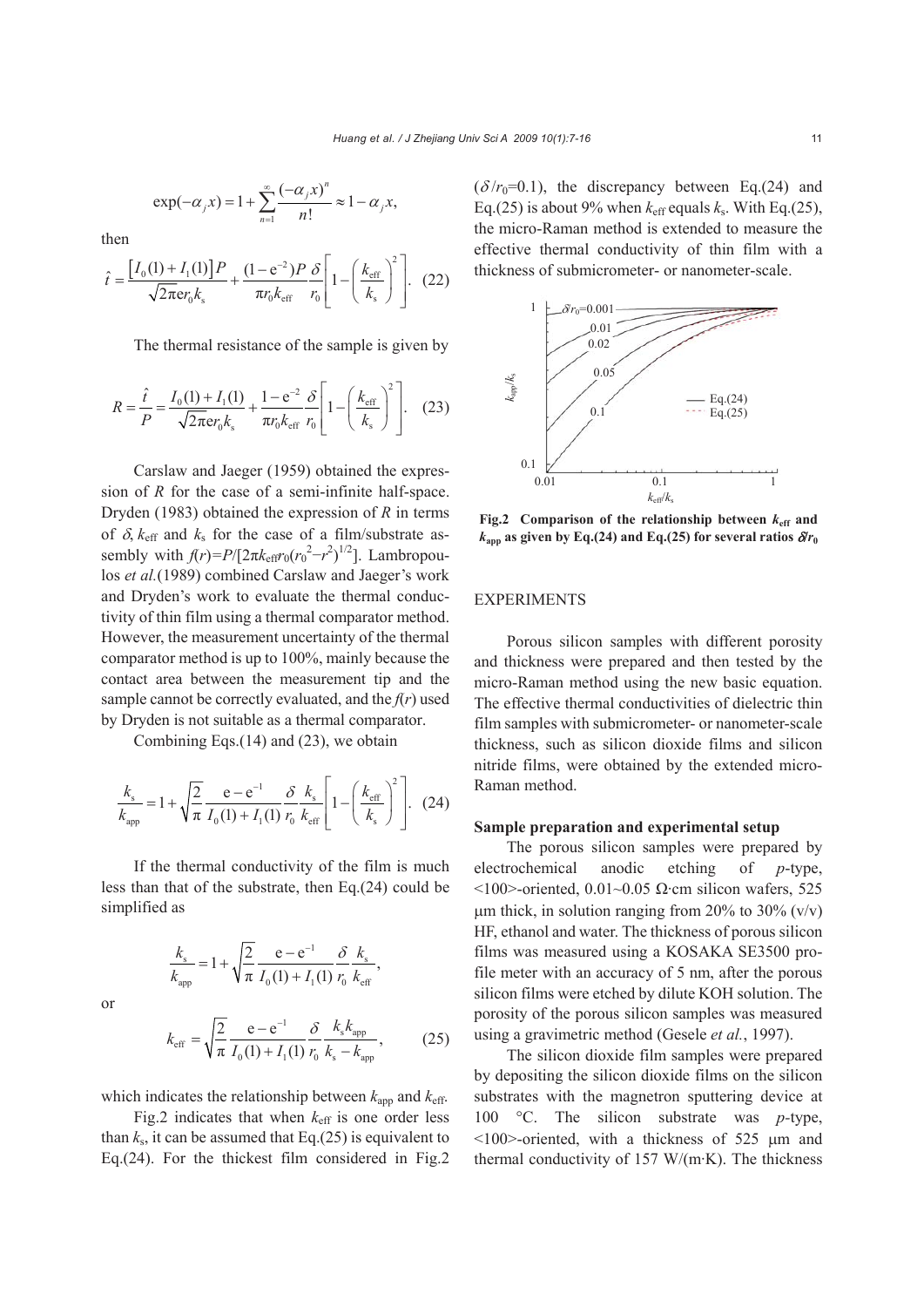of the silicon dioxide films was also measured using the profile meter.

The silicon nitride film samples were prepared by depositing the silicon nitride films on the silicon substrates in a low pressure chemical vapor deposition (LPCVD) furnace at a temperature of 850 °C. The silicon substrate was *p*-type, <100>-oriented, with a thickness of 525 μm and thermal conductivity of 157 W/(m·K).

The micro-Raman spectroscopy device used in our test was an ALMEGA (Thermo Nicolet Co., USA) with an OLYMPUS BX50 microscope. The measurement range of the Raman spectrum was 100~4000 cm<sup>-1</sup>. An Ar<sup>+</sup>-ion laser with a wavelength of 532 nm was used in our experiments. The power distribution of the laser beam had a Gaussian nature and a radius  $r_0$  of 8  $\mu$ m.

## **Experiments**

Fig.3 shows a schematic diagram of the micro-Raman method.



**Fig.3 Schematic diagram of the micro-Raman method**

In this section, we present the process of thermal conductivity measurement of porous silicon sample 1 with a porosity of 64% and a thickness of 93 μm. Porous silicon sample 1 was heated to different temperatures from 100 to 500 °C with an interval of 100 °C by using the heating stage with an accuracy of 1 °C to calibrate the relationship between the sample temperature and its Raman peak position. The heating stage was held for 1 min at each temperature to ensure that the sample was thoroughly heated. Then the Raman spectrum was acquired at each temperature while the power of the laser beam was 1.8 mW and the acquisition time was longer than 12 s. It should be noted that a low power laser beam was used in the calibration so as not to induce an additional temperature rise. The Raman peak positions of the porous silicon sample 1 at different temperatures were marked as shown in Fig.4. The relationship between the temperature and the Raman peak position of the porous silicon sample could then be calibrated as shown in Fig.5.

Fig.5 indicates a near linear relationship between the temperature and the Raman peak position of the tested sample: the Raman peak position decreases as the temperature rises. A similar linear relationship was reported by Balkanski *et al.*(1983).



**Fig.4 Raman spectra and peak positions of porous silicon sample 1 with a porosity of 64% and a thickness of 93** μ**m at different temperatures** 



**Fig.5 Raman peak position vs temperature of porous silicon sample 1 with a porosity of 64% and a thickness of 93** μ**m at a low laser power** *P***=1.8 mW**

A high power laser beam with *P*=9 mW was focused on the porous silicon sample 1 at room temperature, and the corresponding Raman spectrum was acquired. The uncertainty of the Raman peak position was estimated to be  $\pm 0.25$  cm<sup>-1</sup> due to the resolution of the micro-Raman spectroscopy device. The Raman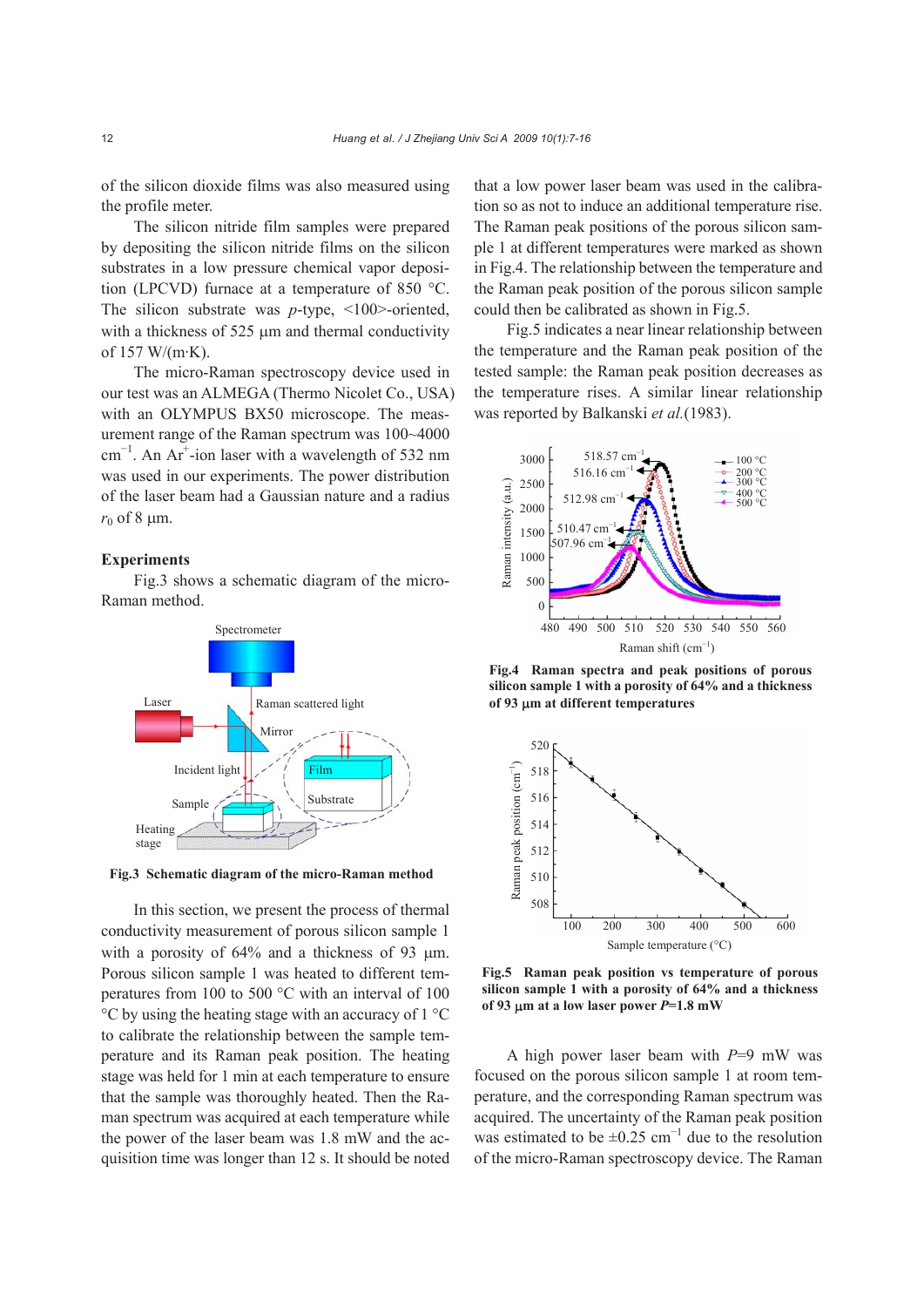spectrum quality could be improved by enhancing the acquisition time to be longer than 12 s, enabling the Raman peak position to be acquired more accurately. By using the value of the Raman peak position induced by high power laser irradiation, the corresponding temperature value was determined (Fig.5). This corresponding temperature represented the result of local heating on porous silicon sample 1 induced by laser irradiation with power *P*=9 mW. Then by using the new basic equation Eq.(12), the thermal conductivity of porous silicon sample 1 could be obtained as shown in Table 1.

The thermal conductivity of porous silicon sample 1 with a porosity of  $64\%$  is 0.85 W/(m·K) (Table 1). This value is similar to the result reported by Gesele *et al.*(1997), where a thermal conductivity of 0.8 W/(m·K) was measured using the 3ω method for a meso porous silicon sample with a porosity of 64%.

**Table 1 Thermal conductivity of porous silicon samples**

| No. | Current<br>density<br>(mA/cm <sup>2</sup> ) | Porosity<br>$($ %) | Thickness<br>$(\mu m)$ | Thermal<br>conductivity<br>$(W/(m \cdot K))$ |
|-----|---------------------------------------------|--------------------|------------------------|----------------------------------------------|
|     | 80                                          | 64                 | 93                     | 0.85                                         |
|     | 60                                          | 53                 | 84                     | 2.43                                         |
|     | 40                                          | 37                 | 86                     | 5 37                                         |

The measurement process for silicon dioxide and silicon nitride film samples was similar to that for porous silicon samples. For the silicon dioxide and silicon nitride film samples, the film thickness was nanometer- or submicrometer-scale, much smaller than the silicon substrate thickness and the laser beam radius  $r_0$ . The thickness of silicon substrate was much greater than the laser beam radius  $r_0$ . The thermal conductivities  $k<sub>eff</sub>$  of silicon dioxide and silicon nitride films reported in (Lee *et al.*, 1995; Lee and Cahill, 1997; Callard *et al.*, 1999) were much smaller than the thermal conductivity of silicon substrate  $k_s$ , which means that the assumptions of the extension process were all met. So the effective thermal conductivity of silicon dioxide and silicon nitride films can be obtained using the extended micro-Raman method as shown in Fig.6.

Fig.6 shows an obvious decrease in the effective thermal conductivity of the thin film with the decrease in the thickness of the silicon dioxide and silicon nitride films. The decrease in the effective thermal



**Fig.6 Variation of effective thermal conductivity of thin film with thickness for (a) silicon dioxide films and (b) silicon nitride films** 

conductivity is less than one order of magnitude and is similar to published results (Lee and Cahill, 1997; Burzo *et al.*, 2003). There are three possible reasons for this observed decrease in effective thermal conductivity. The first is that phonon boundary scattering of the thermal carriers reduces the thermal conductivity of the thin film. We believe that phonons with mean free paths do not cause a significant decrease of film thermal conductivity at room temperature, as claimed by many authors (Love and Anderson, 1990; Goodson *et al.*, 1994; Cahill, 1998). The second is that the microstructure and stoichiometry of the thin film changes. Internal defects such as dislocation and cracks can influence the heat transport in thin film. For the 80-nm-thick silicon dioxide thin film, we find it unlikely that internal defects can cause drastic decrease in thermal conductivity. Burzo *et al.*(2003) suspected that the difference in the microstructure of sputtered silicon dioxide film is responsible for the decrease in the effective thermal conductivity. For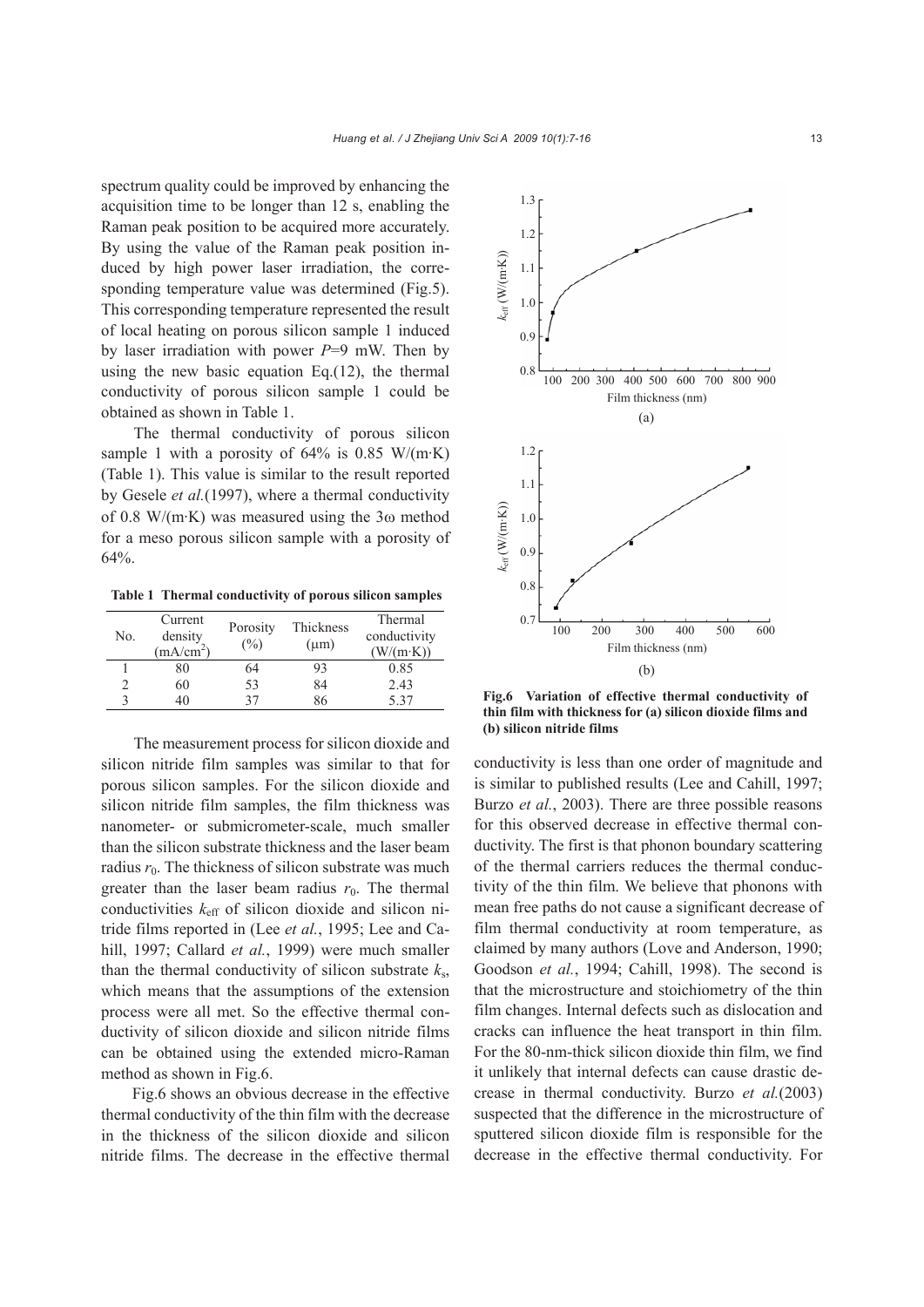LPCVD silicon nitride thin films, the internal defects are less important because dislocation is more likely healed by a process of annealing at 850 °C. The third possible reason is that thermal resistance at the interface between the thin film and the substrate can affect the effective thermal conductivity of thin film. A plausible hypothesis is the presence of a porous layer at the interface which results in heat transport reduction through the interface. To calculate the interface thermal resistance, a 1D heat flow analysis is applicable, as

$$
R_{\text{eff}} = \frac{\delta}{k_{\text{eff}}} = \frac{\delta}{k_{\text{f}}} + R_{\text{i}},\tag{26}
$$

where  $R_{\text{eff}}$  is the effective thermal resistance of thin film,  $k_f$  is the intrinsic thermal conductivity of thin film and  $R_i$  is the interface thermal resistance.

Eq.(26) implies a plot of  $R_{\text{eff}}$  vs  $\delta$ , which has a slope of  $1/k_f$  and an intercept of  $R_i$  as shown in Fig.7.



**Fig.7 Variation of effective thermal resistance with thickness for (a) silicon dioxide films and (b) silicon nitride films** 

As shown in Fig.7, for both silicon dioxide and silicon nitride films of thickness <500 nm, a straight line can be fitted to give the value of  $k_f$  and  $R_i$ . An intrinsic film thermal conductivity of 1.23  $W/(m \cdot K)$ can be found in Fig.7a for silicon dioxide film. This value is in agreement with the published data. For example, Burzo *et al.*(2003) reported a thermal conductivity of 1.27 W/(m·K) for thermally grown silicon dioxide film and 1.05 W/(m·K) for ion beam sputtered silicon dioxide film; Kato and Hatta (2005) reported a thermal conductivity of  $(1.24\pm0.04)$ W/(m·K) using a thermo-reflectance method. The interface thermal resistance between silicon dioxide film and substrate is  $2.35 \times 10^{-8}$  m<sup>2</sup>·K/W (Fig.7a). This is also similar to the value of  $2.58 \times 10^{-8}$  m<sup>2</sup>·K/W for ion beam sputtered silicon dioxide film on silicon substrate according to Burzo *et al.*(2003). The intrinsic film thermal conductivity and interface thermal resistance of silicon nitride film can be found in Fig.7b to be 1.07 W/(m·K) and  $3.69 \times 10^{-8}$  m<sup>2</sup>·K/W, respectively. These results are also similar to the reported data, e.g., Govorkov *et al.*(1997) found a thermal conductivity of 1.2 W/(m·K) for sputtered silicon nitride film; Lee and Cahill (1997) reported that the interface thermal resistance of a PECVD silicon nitride film on silicon substrate was about  $2\times10^{-8}$  m<sup>2</sup>⋅K/W. Considering the impact of different thin film fabrication processes, some small differences in the measured thermal conductivity data are inevitable.

The main random error of the micro-Raman method is estimated to be  $8\%$  because of the  $\pm 0.25$ cm<sup>−</sup><sup>1</sup> uncertainty on the Raman peak position. However, by enhancing the acquisition time, the Raman spectra quality can be improved. Systematic errors associated with the effective laser beam diameter, and heat radiation and convection will be taken into account in future, more quantitative studies.

#### **CONCLUSION**

A new basic equation has been developed for the heat source of a Gaussian laser beam to reduce the measurement error induced by a poorly fitting equation. The thermal conductivity of porous silicon has been measured using the micro-Raman method with the new basic equation.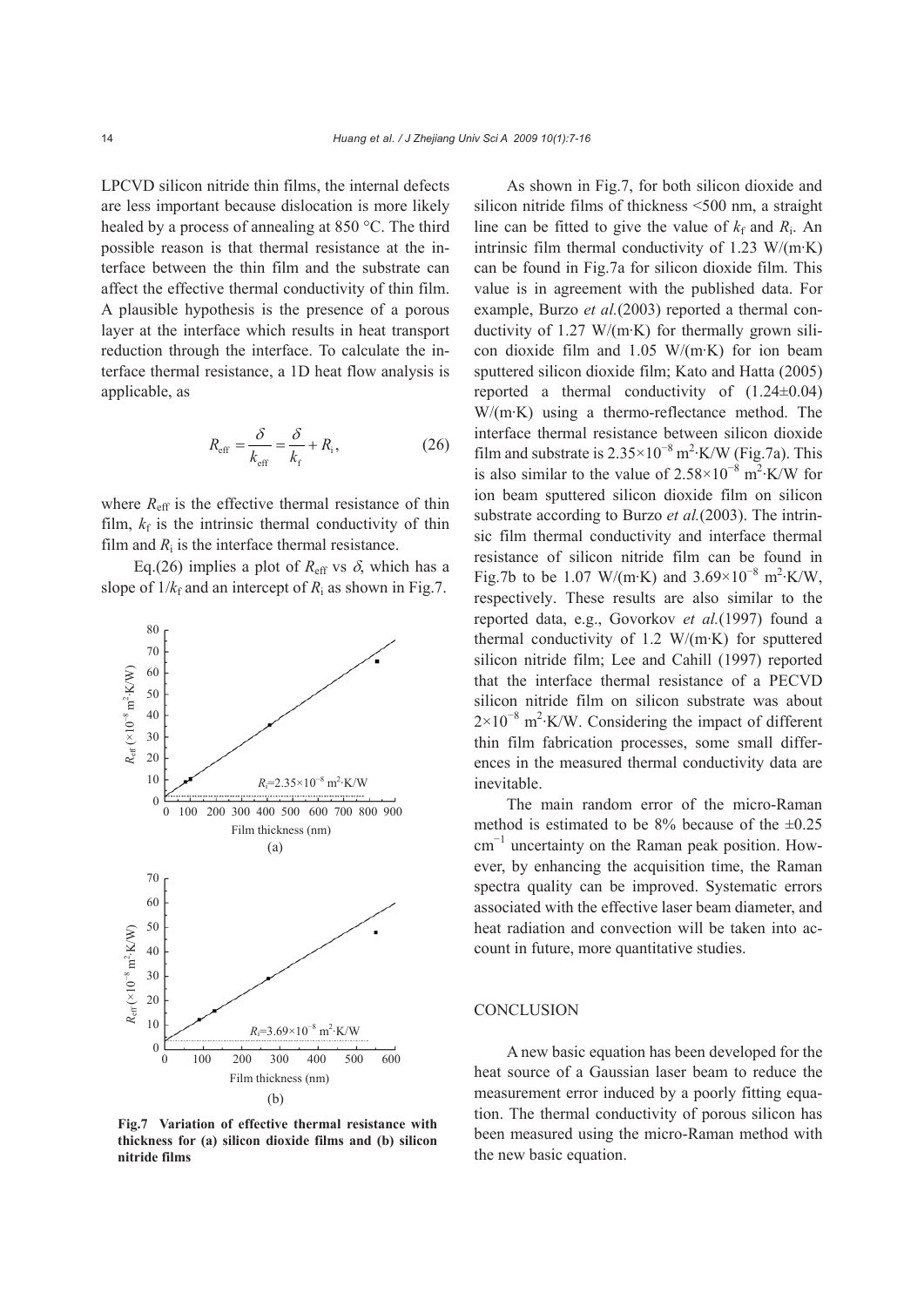An analytical heat transfer model has also been developed based on the new equation, by using thermal resistance to describe the effects of thin film thickness and thermal conductivity of thin film and substrate. This enables the extension of the micro-Raman method to thermal conductivity measurements of thin films with submicrometer- or nanometer-scale thickness. The extended micro-Raman method has been applied to the intrinsic thermal conductivity measurement of silicon dioxide and silicon nitride films with submicrometer- or nanometer-scale thickness. The thermal resistance of the interface between dielectric thin films and silicon substrate was also obtained. The thermal conductivity of silicon dioxide film is obtained as 1.23 W/(m·K), and the interface thermal resistance between silicon dioxide film and substrate is  $2.35 \times 10^{-8}$  m<sup>2</sup>⋅K/W. The thermal conductivity and interface thermal resistance of silicon nitride film are 1.07 W/(m·K) and  $3.69 \times 10^{-8}$  $m^2$ ·K/W, respectively.

The obtained values were in agreement with previously published data thereby validating our work. The extended micro-Raman method is a non-contact, non-destructive and easy method for the measurement of thermal conductivity of both bulk material and thin film. It provides new opportunities for research into both TEMS thermally insulated structures and heat dissipation in IC.

#### **References**

- Balkanski, M., Wallis, R.F., Haro, E., 1983. Anharmonic effects in light scattering due to optical phonons in silicon. *Physical Review B*, **28**(4):1928-1934. [doi:10.1103/Phys RevB.28.1928]
- Bruschi, P., Piotto, M., Barillaro, G., 2006. Effects of gas type on the sensitivity and transition pressure of integrated thermal flow sensors. *Sensors and Actuators A: Physical*, **132**(1):182-187. [doi:10.1016/j.sna.2006.03.021]
- Burzo, M.G., Komarov, P.L., Raad, P.E., 2002. Influence of the metallic absorption layer on the quality of thermal conductivity measurements by the transient thermoreflectance method. *Microelectronics Journal*, **33**(9):697-703. [doi:10.1016/S0026-2692(02)00052-6]
- Burzo, M.G., Komarov, P.L., Raad, P.E., 2003. Thermal transport properties of gold-covered thin-film silicon dioxide. *IEEE Transactions on Components and Packaging Technologies*, **26**(1):80-88. [doi:10.1109/TCAPT.2003. 811467]
- Cahill, D.G., 1998. Heat transport in dielectric thin films and at solid-solid interfaces, *In*: Tien, C.L., Majumdar, A., Gerner, F. (Eds.), Microscale Energy Transport. Taylor & Francis, p.108-109.
- Cahill, D.G., Katiyar, M., Abelson, J.R., 1994. Thermal conductivity of α-Si: H thin films. *Physical Review B*, **50**(9):6077-6081. [doi:10.1103/PhysRevB.50.6077]
- Callard, S., Tallarida, G., Borghesi, A., Zanotti, L., 1999. Thermal conductivity of  $SiO<sub>2</sub>$  films by scanning thermal microscopy. *Journal of Non-Crystalline Solids*, **245**(1-3): 203-209. [doi:10.1016/S0022-3093(98)00863-1]
- Carslaw, H.S., Jaeger, J.C., 1959. Conduction of Heat in Solids (2nd Ed.). Oxford University Press, London, p.216.
- Chen, J., Engel, J., Chen, N., Liu, C., 2005. A Monolithic Integrated Array of Out-of-plane Hot-wire Flow Sensors and Demonstration of Boundary-layer Flow Imaging. 18th IEEE International Conference on Micro Electro Mechanical Systems, Miami, Florida, USA, p.299-302. [doi:10.1109/MEMSYS. 2005.1453926]
- Dominguez, D., Bonvalot, B., Chau, M.T., Suski, J., 1993. Fabrication and characterization of a thermal flow sensor based on porous silicon technology. *Journal of Micromechanics and Microengineering*, **3**(4):247-249. [doi:10. 1088/0960-1317/3/4/021]
- Dryden, J.R., 1983. The effect of a surface coating on the constriction resistance of a spot on an infinite half plane. *Journal of Heat Transfer*, **105**:408-410.
- Gesele, G., Linsmeier, J., Drach, V., Fricke, J., Arens-Fischer, R., 1997. Temperature-dependent thermal conductivity of porous silicon. *Journal of Physics D: Applied Physics*, **30**(21):2911-2916.
- Goodson, K.E., Flik, M.I., Su, L.T., Antoniadis, D.A., 1994. Prediction and measurement of thermal conductivity of amorphous dielectric layers. *Journal of Heat Transfer*, **116**(2):317-323.
- Govorkov, S., Ruderman, W., Horn, M.W., Goodman, R.B., Rothschild, M., 1997. A new method for measuring thermal conductivity of thin films. *Review of Scientific Instruments*, **68**(10):3828-3834. [doi:10.1063/1.1148035]
- Kaltsas, G., Nassiopoulou, A.G., 1999. Novel C-MOS compatible monolithic silicon gas flow sensor with porous silicon thermal isolation. *Sensors and Actuators A: Physical*, **76**(1-3):133-138. [doi:10.1016/S0924-4247(98) 00370-7]
- Kan, P.Y.Y., Finstad, T.G., 2005. Oxidation of macroporous silicon for thick thermal insulation. *Materials Science and Engineering B*, **118**(1-3):289-292. [doi:10.1016/j.mseb. 2004.12.044]
- Kato, R., Hatta I., 2005. Thermal conductivity measurement of thermally-oxidized  $SiO<sub>2</sub>$  films on a silicon wafer using a thermo-reflectance technique. *International Journal of Thermophysics*, **26**(1):179-190. [doi:10.1007/s10765- 005-2365-z]
- Komarov, P.L., Burzo, M.G., Kaytaz, G., Raad, P.E., 2003. Transient thermo-reflectance measurement of the thermal conductivity and interface resistance of metallised natural and isotopically-pure silicon. *Microelectronics Journal*, **34**(12):1115-1118. [doi:10.1016/S0026-2692(03)00201-5]
- Lambropoulos, J.C., Jolly, M.R., Amsden, C.A., Gilman, S.E., Sinicropi, M.J., Diakomihalis, D., 1989. Thermal conductivity of dielectric thin films. *Journal of Applied*